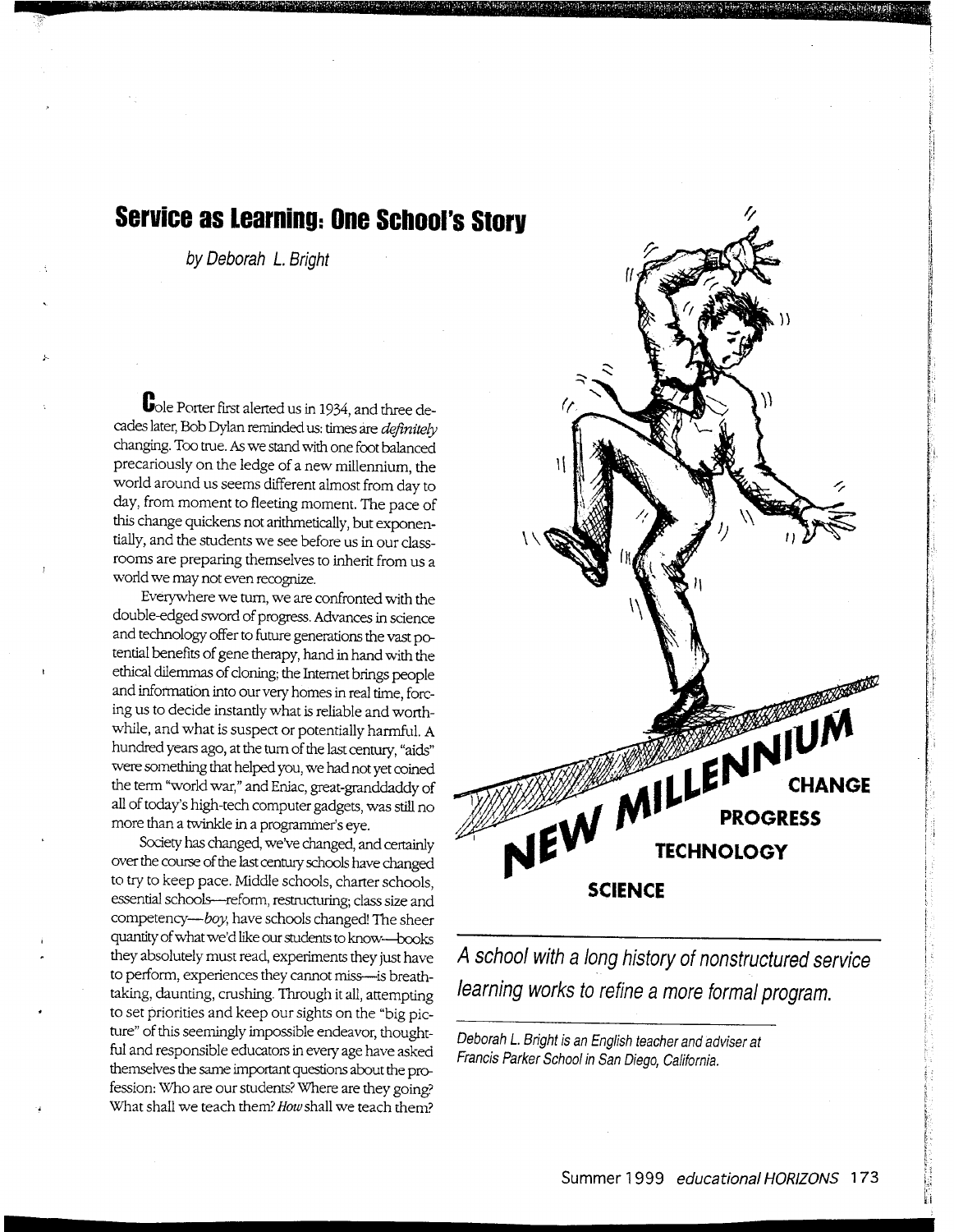*"It is the present, the immediate use of knowledge acquired, that arouses in children the highest zest for learning.* "<sup>1</sup>

Eighty-seven years ago, a small group of thoughtful and dear-sighted people founded a school in San Diego. Clara Sturges Johnson and Ethel Sturges Dummer, sisters born into a philanthropic Chicago family before the tum of this century, brought with them to the West Coast the ideals and methods of the progressive educator Col. Francis Wayland Parker. With only three students enrolled, the sisters and Johnson's husband, William Templeton Johnson, opened their school in his name on December 31, 1912.

Two of the Dummers' daughters had been educated at the school Parker founded, with Anita McCormick Blaine and Principal Flora]. Cooke, in Chicago just before his death. Johnson and Dummer believed strongly in Colonel Parker's vision of schools and students. According to Parker and the founders of the San Diego school, students should learn by doing, encouraged to understand and fulfill their responsibilities as citizens of the community and the nation; the public schools in a democracy such as ours are "the great hope for the future," he believed, and teachers and parents should work together in those schools to

**The object of the founders originally was to found <sup>a</sup> school which, by its environment, its methods, its opportunities, would develop [the] young for participation in citizenship-the world's work.** 

> "seek, discover, and develop the diversified strengths and gifts of all the children."<sup>2</sup>

Parker himself, born in New Hampshire in 1837, received only "scant formal education,"<sup>3</sup> and yet by age sixteen, he was a teacher himself, and a principal at the ripe old age of twenty-one. Returning from a spell of service in the Civil War and a stay of some years in Germany, Parker assumed the superintendency in Quincy, Massachusetts, and began to make a name for himself as a forward thinker. He would have enjoyed the organic language the Quincy School Committee later used to describe his influence on the district: "In five years he transformed our schools. He found them machines; he left them living organisms. Drill gave way to growth, and the weary prison became a pleasure house. He breathed life, growth and happiness into

our school rooms."<sup>4</sup>

Colonel Parker ended his career in Chicago, after having founded his first namesake school as a laboratory for the public school system. Both Francis Parker Schools, interestingly enough, have developed into exemplary independent coeducational schools, college preparatory institutions of the first order. They are an enduring legacy to the ideals of this energetic man, his absolute belief in the practically boundless potentials of American students, and the passionate commitment he made to their education.

## *"Each member of society contributes to the good of all, lives for all, and receives from all that which all can give.* "

Parker's model schools were intended as laboratories from which a nation might learn how best to educate its children. In its early years, the San Diego school was described as "the very essence of American ideals," expressing "the genius of the American people. "<sup>5</sup> Colonel Parker's goal was to "educate into freedom," to prepare citizens for the awesome task of nationbuilding, the "choosing power of the vote."<sup>6</sup>

"The object of the founders originally," wrote Arlene Meyer Outcalt, the first principal of the school, ''was to found a school which, by its environment, its methods, its opportunities, would develop [the] young for participation in citizenship-the world's work." Outcalt pointed out that like another great Chicago educator, John Dewey, Colonel Parker believed that "school is not a preparation, but life itself."<sup>7</sup>

To this end, the students at San Diego's Francis Parker School, in the early decades of the school, involved themselves quite wonderfully in the practicalities of what we might now consider adult life. To learn to manage fmances, students were responsible for shop<sup>p</sup>ing for their own school supplies, and they were given and taught to balance checkbooks. As the student body grew and more space was needed, it was the students themselves who planned and then erected a new classroom on the campus. To produce the school newspaper, they researched and wrote articles; they also raised funds to buy a printing press, learned to use it, sold advertising space, and saw the entire procedure through, from start to finish.

It is in the pages of a student publication, the *Parker Post* of December 1917, that we hear early student voices articulating the school's philosophy of service. Ninth-grader Theiline McGee, at age fourteen, wrote the following, in her description of <sup>a</sup> visit from "the city nurse of San Diego":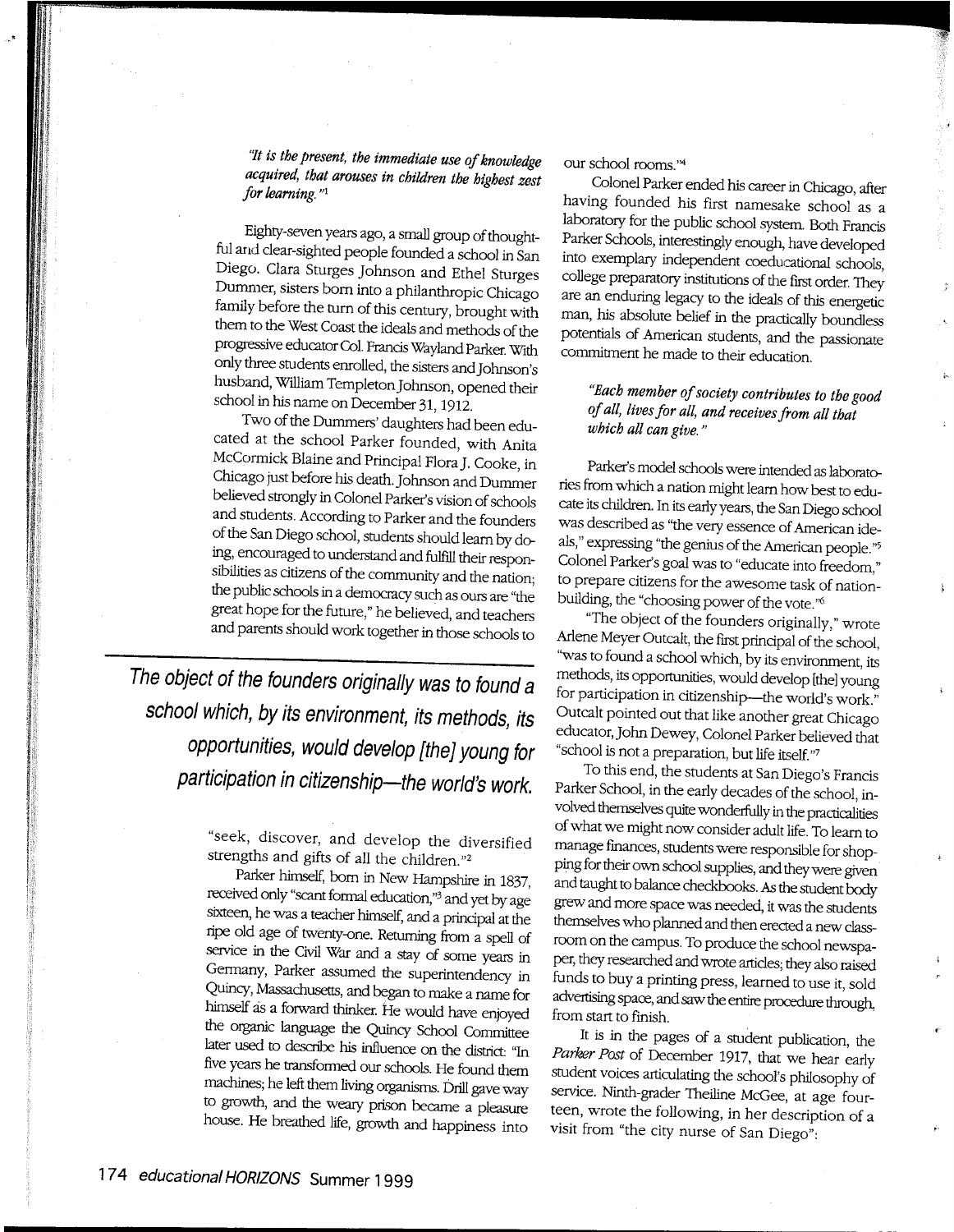Did you ever stop to think that right here at our own doors we have poor children who from day to day have not enough to eat and have not suitable clothes in which to go to school? Miss Taylor has made us realize it and we hope to make other people realize it by setting a good example and working as hard as we can to make up for lost time. Any body and every body can help, either by giving money, sewing for the babies or by giving us old clothes. . . . You can all do something for them and in that way you will be serving your city, your state, your country, and humanity.<sup>8</sup>

In the forthright request for help, in the clear understanding that the students can and should make a difference in the larger community, and in the fact that the request came in the context of what might today be considered an English or a journalism class, Theiline and her classmates demonstrated service learning in practice, probably before the term had even been invented.

*"The* only wcry *to* educate *a* human *being is to set him to work Jar others. The* child *isnotinschoolto gain knowledge. He is there to live* and *put his life into the community in which he liws.* This *is the .future of* education. ... *The* society *of* tomorrow *is the school* of *today."* 

In the busy and challenging years since the school's founding, Parker has not only survived, but thrived From that initial enrollment of just three students, the school has grown to almost 1,200 happy, healthy, and talented young people. In the 1960s, the school added a permanent high school division, and in 1971, expanded to fill <sup>a</sup> second campus.

Today, facilities on both campuses develop at an energetic pace rivaled only by the growth of the students themselves. Life at all levels of the school is steeped in tradition and infused with a spirited love of the school. Parker graduates attend some of the finest colleges and universities this country has to offer, returning as alums to thank the teachers and staff for the excellent preparation--academic preparation, but also social and emotional-they received while students there.

How is this possible? How can an institution sustain itself through times both prosperous and lean, triumphant and turbulent, and still remain true to its purpose, true to itself and its mission? It's fairly simple, really, and the answer lies in the mission itself: "To provide a superior college-preparatory education in a diverse, family-oriented environment that meets the academic, social, creative, emotional, and physical needs of the individual student."

**Central to a Parker education is the principle of individual responsibility: the responsibility to make the most of yourself and your opportunities, and the responsibility then to give back to the community around you.** 

The emphasis here is on the whole student, within the whole community, and at various times the community is taken to be the classroom, the school, the family, the neighborhood, the city, the nation, and indeed, even the planet. Central to a Parker education is the principle of individual responsibility: the responsibility to make the most of yourself and your opportunities, and the responsibility then to give back to the community around you. In this complex and challenging world, which seems paradoxically to shrink even as it expands, we thrive only if we keep our eyes fixed on the common goal, and so at the <sup>p</sup>hilosophical heart of the school's mission lies the ideal of service.

## *"!!the teacher* conamtrates all *his efforts upon the quality of action, the quantity ojknowledgewiU* UJke *careojitself"*

The years since the school's founding have certainly been kind in the sense that the Francis Parker School has grown into a well-respected and important San Diego educational institution. At the same time, however, the increasingly frenetic pace of life at this end of the century has dictated certain changes in the life of the school, and it has, at times, been difficult to remain true to the founders' intent in the day-to-day running of the school. Specifically, the addition of the high school in the 1960s introduced a new and challenging *dilemma:* how would a school in which "unhealthy, feverish competition" was frowned upon, and in which there was "no contest for place or distinctions,"<sup>9</sup> incorporate into its students' lives the increasingly competitive college application and admissions process? How could a school whose aim it was to help ''young people become intelligently acquainted with their environment'' prepare those young people for an endeavor such as the SA1? How could a cuniculum based on service, on iearning by doing, provide a comfortable home for the rigors and rigidity of advanced placement courses?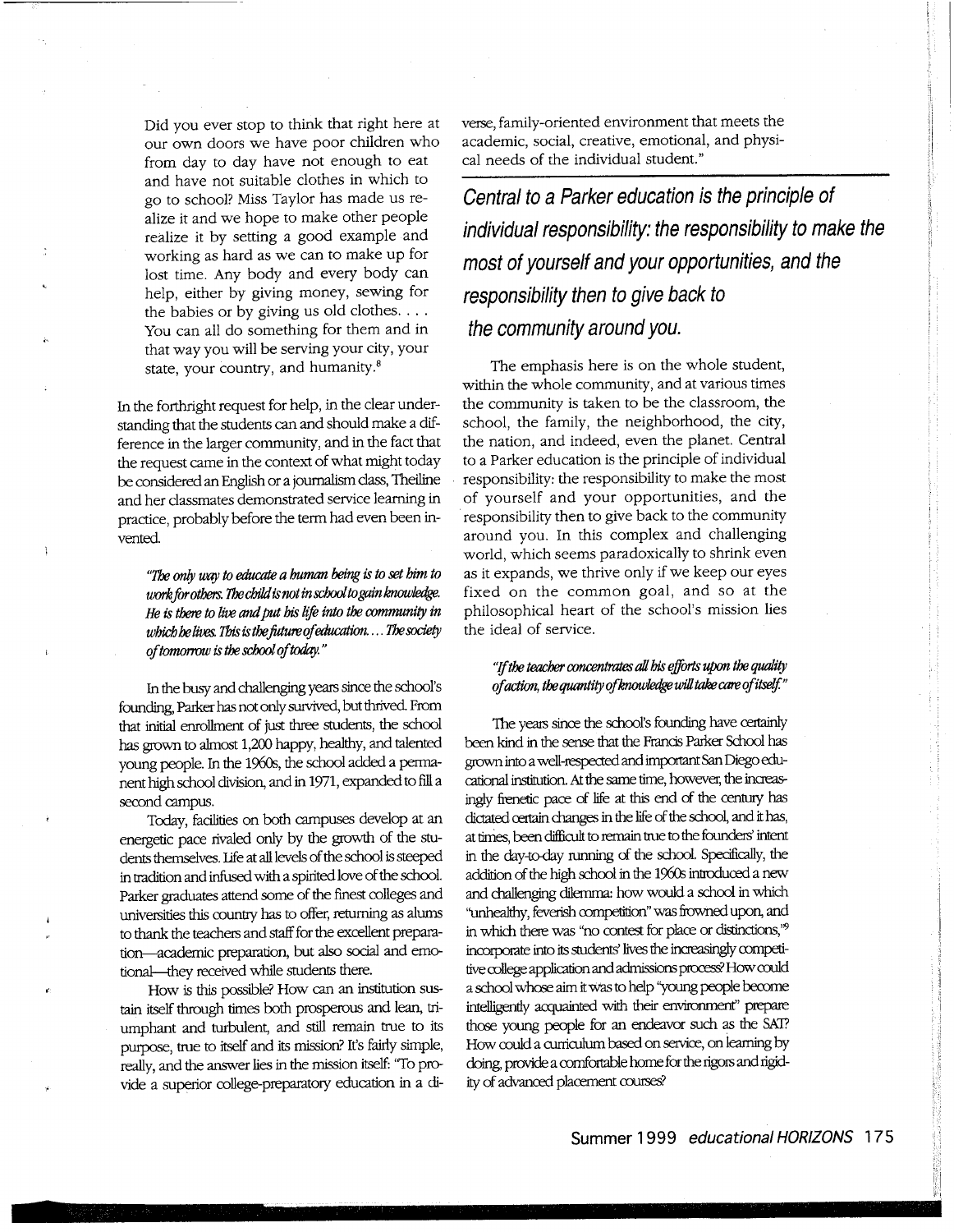In the early 1990s, Parker undertook an ambitious and comprehensive examination of every aspect of educational methodology, facilities usage, and time management at the school. Upper School Principal Patrick Mitchell, arriving on campus in 1991, made it his mission to educate himself on the history and philosophy of the school. Mitchell's interest was to see that the founding philosophy remained a central facet in daily life at the school. "Whatever we did," he says, "we wanted to be faithful to [the founders'] mission for the school, to produce scholars and citizens, people who participate in and contribute to society."

Gone were the leisurely days of student printing presses and classroom building, however. Graduation requirements now included three semesters of visual and performing arts, and a semester each of speech and health/fitness, in addition to the core requirements of English, math, social studies, language, and science. Outside the classroom, students were participating in the performing arts and interscholastic sports, running student government, producing a school newspaper and yearbook, and pursuing all manner of clubs and service activities. Not surprisingly, demands on their time were increasing alarmingly, as were stress levels among the students and their parents. Mitchell understood, however, that despite the demanding pace of life in the school, it would be necessary to add yet another element to the curriculum if the school were to stay true to its mission. A community service graduation requirement (seventy hours over four years) was added to the upper school program in 1994, and the school's first director of community service, Rebecca Benor, was appointed. Parker Headmaster Lee Pierson proudly describes

**Current Director of Community Programs Carol Jensen remembers the days before the graduation requirement as times when "students did a lot more than twenty hours a year of voluntary service," just because "it was the thing to do."** 

> the current upper school program as one that places "equal emphasis on academic achievement, creative opportunities, and character development," in keeping with the founding philosophy. The success of the balancing act required to keep the focus on the wellbeing of the whole individual, rather than simply on academic endeavors, is obvious in the assessment of

other independent school teachers. In evaluating Parker's math department earlier this year, a committee of teachers from Pasadena Polytechnic School and the Harvard-Westlake School observed: "The overall atmosphere in the classes was warm, supportive, and very stress-free. If teachers ... feel pressured to keep up with a certain pace or to cover so much material in a day, they do not show it in the classroom; nor do the students seem unduly stressed, even though they are held to a very high standard of performance."<sup>10</sup>

------------------~

## 'Jt *becomes the irnperatioo duty of* aU *to* present *the needed conditimzs* w *awaken the feeling of responsibility."*

Current Director of Community Programs Carol Jensen, a Parker parent, volunteer, and former director of alumni at the school, remembers the days before the graduation requirement as times when "students did a lot more than twenty hours a year of voluntary service," just because "it was the thing to do." The longstanding presence of several important service organizations on the campus—Interact (Kiwanis), Girls' League (Soroptomists), and SafeRides--made it easy for every student to fmd a place to give something to the community. She remembers in particular a 1992 Parker graduate, Sarall Goltz, who went on to Princeton and then to East Benin, Africa, on a Fulbright Fellowship. Sarah discovered, during her freshman year, an opportunity for service to the local community: the Linda Vista Boys' Club was in dire need of a fresh coat of paint "It was great," Jensen remembers. "One person decided that she was going to get this done, and she got the entire upper school out there, and it was accomplished in one day." She taught by her example, said Jensen, that Parker students could "use the incredible opportunities they have to do things that are really good."

A few short years after Sarah's "painting party," director of community service Rebecca Benor outlined for the upper school students the "goals of <sup>a</sup> good education" as "the acquisition of information, instruction in citizenship, and the lessons of a moral life." Echoing Sarah Goltz, and Colonel Parker before her, Benor issued a reminder to Parker students: "By serving those less fortunate than you, you will learn an invaluable lesson, and those you help will gain from your caring."

The goal of an organized community service program and graduation requirement in the upper school, according to Mitchell, is to enable and encourage the students to "look closer at their communities, to peer in and see what's really going on. Sometimes we become inured to the problems around us," he says,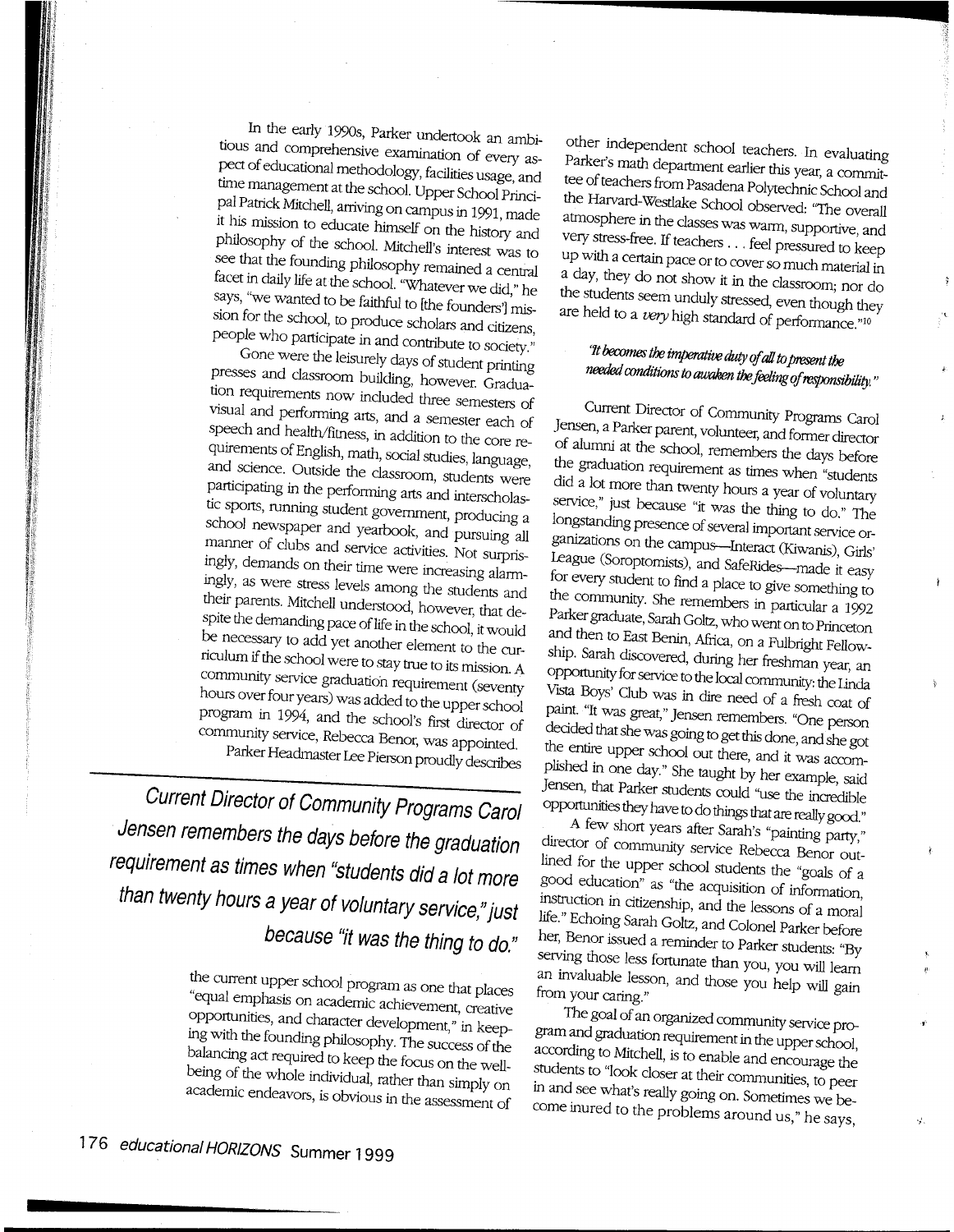"either because we block out things that threaten us or a problem like homelessness grows slowly over time, and we don't realize how big it's become. These kids will be leaders in the community; they have the power to make a difference," he continues. "Many of them are blessed to come from families with opportunities and connections, assets the students will enjoy as adults. They can be a voice that will be heard, and the effect will be exponential. They can be real change makers."

Jensen-If you would both utilize the user-friendly software I installed at the first of the year, I wouldn't have this checkbook reconciliation nightmare every month. has made it a priority to involve parent volunteers as much as possible in the work their children do. "It's another way for parents to give to the school," she explains, and in her efforts to expand service options for the students, she has specifically targeted organizations with which the parent body is affiliated.

True service learning would, of course, place the students' service experience squarely within the context of curriculum, and reach into all areas of academic endeavor. A project involving work at a homeless shelter, for instance, might include an economic analysis of the causes and ramifications of homelessness in the community. It could involve publishing a newsletter, drawing plans for a new shelter, or studying The *Grapes ofWrath.* Mitchell wishes he were able to incorporate such a comprehensive and meaningful program into the upper school curriculum, rather than sending students out into the community for what may seem like isolated, individual experiences. "Providing free labor [in the form of hours of service)," he says, "is like putting a bandage over a sore: the remedy doesn't really fllter up to address the real issue. Service learning aims to cure the disease that causes the sore."

And so within the context of a school like Parker, the goal is to give service a significance that helps it develop beyond "free labor" into a meaningful experience for the students, contextualized in the sense that they truly can make a difference in ways that might not have occurred to them without the experiences (i.e., the hours!) required by the curriculum. Students are each required to reflect on significant service experiences with an essay in order to receive credit for the hours, but neither Jensen nor Mitchell is content to stop there. One of Jensen's specific goals for the future is to build the bridge between off-campus service and the classroom more intentionally, to aim for the servicelearning "cure" rather than the community service "bandage." She'd like the students to have a better sense of what they're doing before it happens, and a chance afterward to discuss their discoveries, triumphs, and frustrations at greater length, perhaps in small groups or advisories.

*"Everything to help and nothing to hinder."* 

Even within the constraints of the current upper school community service program, it's easy to find examples of golden moments when an individual or



**"Mom, Dad-if you would both utilize the user-friendly software I installed at the first of the year, I wouldn't have this checkbook reconciliation nightmare every month."** 

group project outside the school informs or even creates a real learning moment in the classroom. In the spring of 1998, for instance, one small group's experience at a Habitat for Humanity house building profoundly altered and enriched an English class discussion. The class was studying the literary concept of satire, and having just finished reading Moliere's "Le Bourgeois Gentilhomme," began watching Michael Moore's *Roger and Me.* This documentary chronicles the economic schism created by General Motor's drastic downsizing in 1985 and the ensuing devastation of so many levels of the community of Flint, Michigan. Having worked side by side with the proud owners of the new Habitat house, students' reading of characters and ideas in the fllm was better informed, more sensitive, and in fact roundly different than it might have been before the project; they were now able to see the complicated economics depicted in the film from a point of view markedly different from that of their own. upbringing. Without that service experience, they might not have questioned some of the statements and attitudes dis<sup>p</sup>layed in the fllm. Jared D'Onofrio was the teacher in the classroom as well as the adviser who had accom-